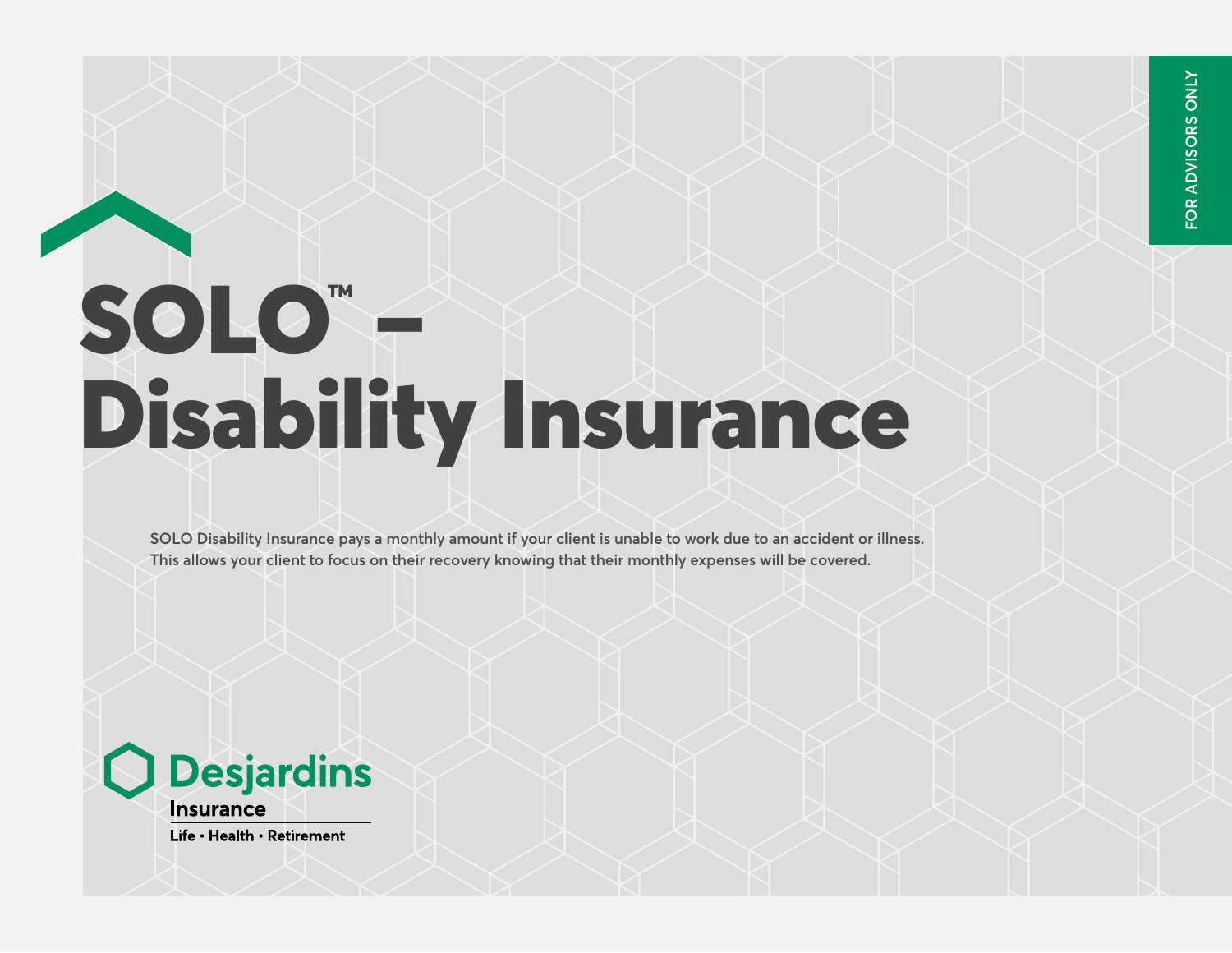|                                                       |                                                                                                                                                                                                                                                                                                                                                                                                                                                                                                                                                                                                                                                                                                     |                                                                                                                                                                                                                                                                                                                                                                                                                                                                                                                                                                                                                                                                                                                                                    |                                                                                                                                                                                                                                                                                                                                                                                                                                                                              | <b>ESSENTIAL DISABILITY INCOME</b> |
|-------------------------------------------------------|-----------------------------------------------------------------------------------------------------------------------------------------------------------------------------------------------------------------------------------------------------------------------------------------------------------------------------------------------------------------------------------------------------------------------------------------------------------------------------------------------------------------------------------------------------------------------------------------------------------------------------------------------------------------------------------------------------|----------------------------------------------------------------------------------------------------------------------------------------------------------------------------------------------------------------------------------------------------------------------------------------------------------------------------------------------------------------------------------------------------------------------------------------------------------------------------------------------------------------------------------------------------------------------------------------------------------------------------------------------------------------------------------------------------------------------------------------------------|------------------------------------------------------------------------------------------------------------------------------------------------------------------------------------------------------------------------------------------------------------------------------------------------------------------------------------------------------------------------------------------------------------------------------------------------------------------------------|------------------------------------|
| <b>SOLO</b>                                           | <b>DISABILITY INCOME</b>                                                                                                                                                                                                                                                                                                                                                                                                                                                                                                                                                                                                                                                                            | <b>LOAN INSURANCE</b>                                                                                                                                                                                                                                                                                                                                                                                                                                                                                                                                                                                                                                                                                                                              | <b>Accident</b>                                                                                                                                                                                                                                                                                                                                                                                                                                                              | <b>Illness</b>                     |
| Target market                                         | Self-employed and independent workers<br><b>Business owners</b><br>Employees without group disability insurance or with<br>inadequate coverage                                                                                                                                                                                                                                                                                                                                                                                                                                                                                                                                                      | Individuals who:<br>• have mortgage or personal loans<br>• are covered by group or individual coverage that does not<br>provide enough to cover their monthly expenses<br>• have a higher standard of living than their insurable<br>earnings<br>• have a multi-dwelling mortgage loan<br>• own an incorporated company that has business loans                                                                                                                                                                                                                                                                                                                                                                                                    | Individuals who:<br>· want accident coverage only<br>• are unable to afford a traditional disability coverage<br>• have high-risk occupations (such as construction, heavy industry and mining)<br>• are employees covered by a workers' compensation plan but also require<br>coverage outside of work<br>• have pre-existing medical conditions that make them ineligible for traditional<br>disability insurance products<br>• are over 60 years of age and still working |                                    |
| Eligibility<br>(Number of hours)<br>and weeks worked) | Newcomers to Canada who:<br>• have been a resident in Canada for at least one year<br>• have obtained permanent residence status or have<br>applied for it<br>• intend to settle permanently in Canada<br>For more details, consult Webi.ca<br>• Belong to an occupational class other than "X"1<br>• Work at least 30 hours per week and<br>- at least 40 weeks per year or<br>- between 35 and 39 weeks per year (minimum waiting<br>period of 60 days) or<br>• Work between 24 and 29 hours per week and at least<br>40 weeks per year (minimum waiting period of 90 days)<br>· Restrictions for pregnant women in the 3rd trimester only:<br>- 90-day waiting period<br>- 2-year benefit period | Newcomers to Canada who:<br>• have been a resident in Canada for at least one year<br>• have obtained permanent residence status or have<br>applied for it<br>• intend to settle permanently in Canada<br>For more details, consult Webi.ca<br>• Belong to an occupation class other than «X» <sup>1</sup><br>• Work at least 30 hours per week and at least 35 weeks<br>per year or<br>• Work 24 to 29 hours per week and at least 40 weeks<br>per year or<br>• Work 21 hours per week on a regular and continuous basis<br>· Restrictions for pregnant women in the 3rd trimester only:<br>- 90-day waiting period<br>- 2-year benefit period<br>Individuals on parental leave are eligible for SOLO Loan<br>Insurance without any restrictions. | • Must be a Canadian citizen or a permanent resident<br>Belong to an eligible occupation listed in the illustration software!:<br>- Must have no physical or daily activities limitations<br>- Must be working at least 20 hours per week and 35 weeks per year                                                                                                                                                                                                              |                                    |
| Eligible loans                                        | N/A                                                                                                                                                                                                                                                                                                                                                                                                                                                                                                                                                                                                                                                                                                 | • Mortgage or mortgage line of credit, including<br>multi-dwelling<br>• Line of credit<br>• Long-term loan or lease for a car, motor home, boat or<br>motor bike<br>• Credit card<br>• RRSP loan or any other investment financing (leverage loan)<br>• All other fixed-term loans with regular payments (with or<br>without minimum capital payments)<br>Business Ioans<br>• Personal, student and renovation loan<br>· Rent also eligible (principal residence)<br>SOLO Loan Insurance protects an individual or a corporation,<br>but not both simultaneously. If a client requires personal and<br>business coverage, they will have to buy 2 different SOLO<br>Loan Insurance policies.                                                       | N/A                                                                                                                                                                                                                                                                                                                                                                                                                                                                          |                                    |
| Type of protection                                    |                                                                                                                                                                                                                                                                                                                                                                                                                                                                                                                                                                                                                                                                                                     | 24 hour                                                                                                                                                                                                                                                                                                                                                                                                                                                                                                                                                                                                                                                                                                                                            | $\cdot$ 24 hour or<br>· Non-work related                                                                                                                                                                                                                                                                                                                                                                                                                                     |                                    |
| Occupation class                                      | 4A, 3A, 2A, A, B                                                                                                                                                                                                                                                                                                                                                                                                                                                                                                                                                                                                                                                                                    | 1, 2, 3, 4, 5 and 5B (if the client's occupation is 5B, they must be eligible for workers'<br>compensation to qualify)                                                                                                                                                                                                                                                                                                                                                                                                                                                                                                                                                                                                                             |                                                                                                                                                                                                                                                                                                                                                                                                                                                                              |                                    |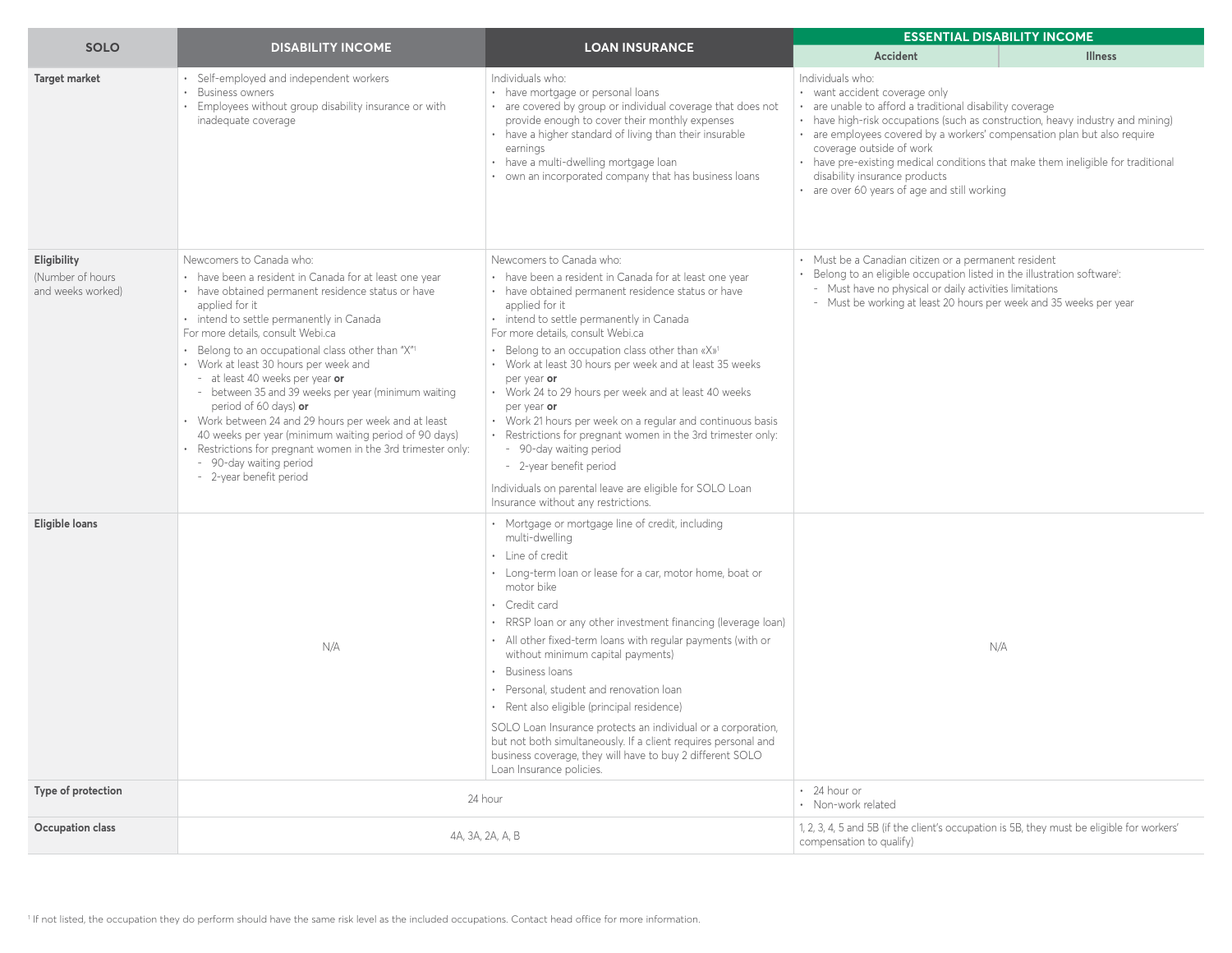|                                 |                                                                                                                                                                                                                                      |                                                                                                                                                                                                                                                                                    | <b>ESSENTIAL DISABILITY INCOME</b>                                                                                                                        |                               |                          |                    |                                          |                           |
|---------------------------------|--------------------------------------------------------------------------------------------------------------------------------------------------------------------------------------------------------------------------------------|------------------------------------------------------------------------------------------------------------------------------------------------------------------------------------------------------------------------------------------------------------------------------------|-----------------------------------------------------------------------------------------------------------------------------------------------------------|-------------------------------|--------------------------|--------------------|------------------------------------------|---------------------------|
| <b>SOLO</b>                     | <b>DISABILITY INCOME</b>                                                                                                                                                                                                             | <b>LOAN INSURANCE</b>                                                                                                                                                                                                                                                              |                                                                                                                                                           | <b>Accident</b>               |                          |                    | <b>Illness</b>                           |                           |
| <b>Eligibility for upgrade</b>  | Yes, please check the illustration software for conditions.                                                                                                                                                                          |                                                                                                                                                                                                                                                                                    |                                                                                                                                                           | N/A                           |                          |                    |                                          |                           |
| Issue age                       | Term 65: 18 to 60<br>Term 10: 18 to 50                                                                                                                                                                                               |                                                                                                                                                                                                                                                                                    | 18 to 69                                                                                                                                                  |                               | 18 to 64                 |                    |                                          |                           |
| <b>Premium structure</b>        | Term 65: Level up to age 65<br>Term 10: Level for 10 years<br>The premium structure may be changed from T10 to T65 without any medical or financial proof.                                                                           |                                                                                                                                                                                                                                                                                    | Level up to age 75<br>Single rate for all ages depending<br>on the coverage                                                                               |                               |                          | Level up to age 70 |                                          |                           |
| Non-guaranteed premium          | The premium could change to reflect claims experience and/or low interest rates. Any change would then affect all clients who share similar characteristics. Health and ability to perform the occupation<br>will not be considered. |                                                                                                                                                                                                                                                                                    |                                                                                                                                                           |                               |                          |                    |                                          |                           |
| <b>Waiting period</b>           | 30, 30+, 60, 90, 90+, 120, 365 or 730 days<br>The + signifies eligibility to receive the monthly amount as of<br>the 1 <sup>st</sup> day in case of accident.                                                                        | 30, 60, 90 or 120 days                                                                                                                                                                                                                                                             | 0, 30 or 120 days<br>30 or 120 days                                                                                                                       |                               |                          |                    |                                          |                           |
| <b>Benefit period</b>           | 2 years, 5 years or up to age 65                                                                                                                                                                                                     | 2 years, 5 years or up to age 65<br>Business loan: 2 or 5 years<br>Rent: 2 years                                                                                                                                                                                                   | Eligibility<br>age                                                                                                                                        | <b>Classes</b><br>$1 - 4$     | <b>Classes</b><br>5 & 5B | Eligibility<br>age | <b>Classes</b><br>$1 - 4$                | <b>Classes</b><br>5 & 5 B |
|                                 |                                                                                                                                                                                                                                      |                                                                                                                                                                                                                                                                                    | $18 - 64$                                                                                                                                                 | 5 years<br>or up to<br>age 70 | 5 years                  | $18 - 59$<br>60-64 | 5 years<br>or up to<br>age 70<br>5 years | 5 years<br>5 years        |
|                                 |                                                                                                                                                                                                                                      |                                                                                                                                                                                                                                                                                    | Age<br>Up to<br>Up to<br>N/A<br>age 70<br>age 70<br>65-69                                                                                                 |                               |                          |                    |                                          |                           |
|                                 |                                                                                                                                                                                                                                      |                                                                                                                                                                                                                                                                                    | Benefit period is reduced to 24 months upon reaching age 68.                                                                                              |                               |                          |                    |                                          |                           |
| Monthly amount                  | Minimum: \$400<br><b>Maximum: 4A: \$10.000</b><br>3A: \$9,000<br>2A: \$7,000<br>A: \$6,000<br>B: \$3.500<br>Monthly amount based on the percentage of the client's income.                                                           | Minimum: \$400<br>Maximum: \$5.000<br>\$3.500 - Class B<br>No financial underwriting applies for amounts of \$3,000 and<br>less, including all other covered loans.<br>Monthly amount based on the monthly loan payments of the<br>client or those of their incorporated business. | Minimum: \$500<br><b>Maximum: Classes 1. 2: \$6.000</b><br>Classes 3, 4, 5, 5B: \$5,000<br>Monthly amount based on the percentage of the client's income. |                               |                          |                    |                                          |                           |
| Renewal                         | Guaranteed renewable to age 65                                                                                                                                                                                                       |                                                                                                                                                                                                                                                                                    | Guaranteed renewable to age 75<br>Guaranteed renewable to age 70                                                                                          |                               |                          |                    |                                          |                           |
| <b>Continuation of coverage</b> | · After age 65, the coverage can be changed to a Term 1 (YRT) disability insurance plan at the insured's request. Must have<br>full-time employment and not be disabled at time of request<br>· No medical evidence required         |                                                                                                                                                                                                                                                                                    | N/A                                                                                                                                                       |                               |                          |                    |                                          |                           |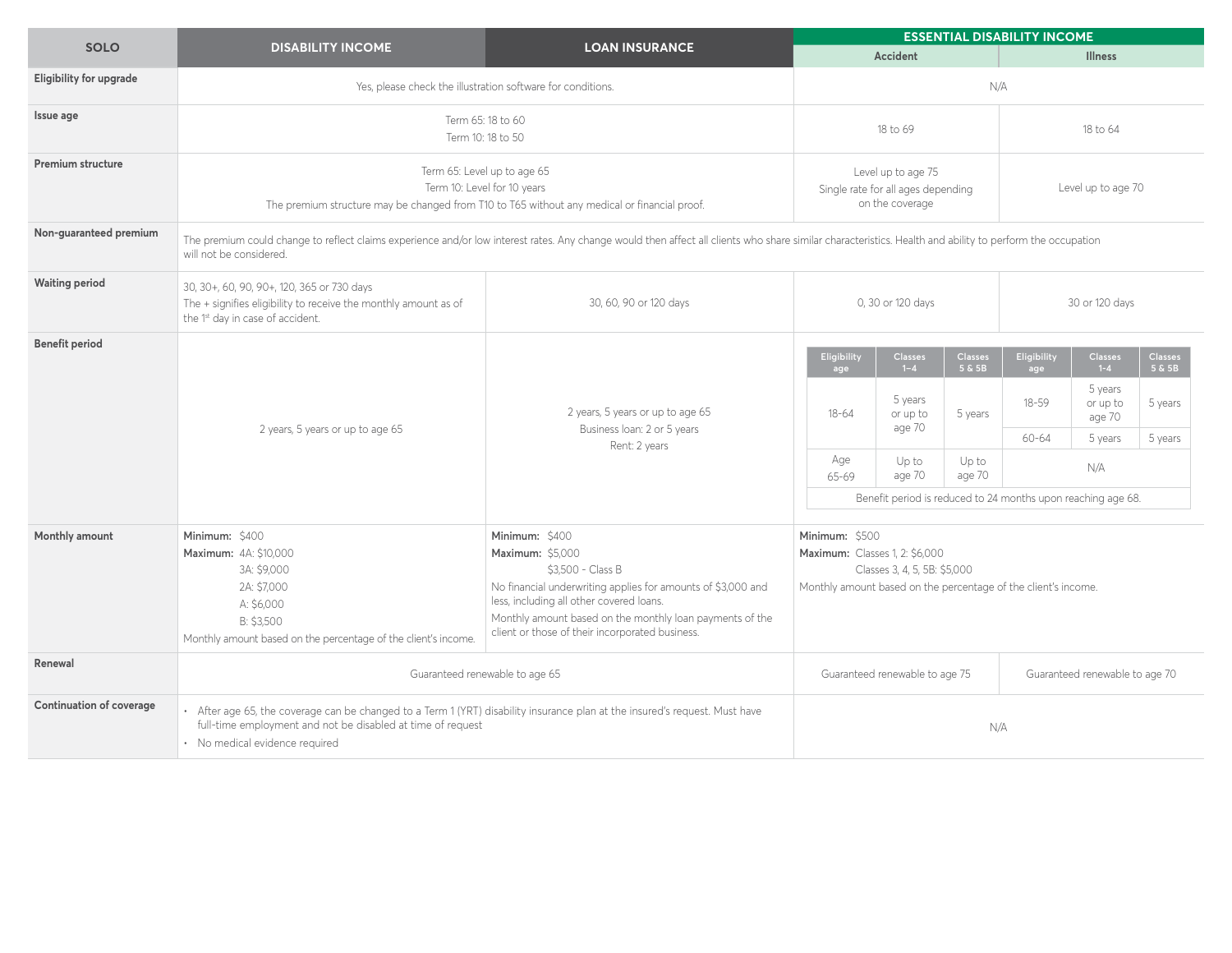| <b>SOLO</b>                                                                                            | <b>DISABILITY INCOME</b>                                                                                                                                                                                                                                                                                                                                                                                                                                                                                                                                                                                                                                                                                                                                                                                                                                                                                                                                                                                                                                           |                                                                                                                                                                                                                                                                                                                                    |                                                                                                                                                                                                                                                                                                                                                                                                                                                                                                                                                                                                                                                                                                                                                                                                                                                                                                                                     | <b>ESSENTIAL DISABILITY INCOME</b>                                                                                                                                 |  |
|--------------------------------------------------------------------------------------------------------|--------------------------------------------------------------------------------------------------------------------------------------------------------------------------------------------------------------------------------------------------------------------------------------------------------------------------------------------------------------------------------------------------------------------------------------------------------------------------------------------------------------------------------------------------------------------------------------------------------------------------------------------------------------------------------------------------------------------------------------------------------------------------------------------------------------------------------------------------------------------------------------------------------------------------------------------------------------------------------------------------------------------------------------------------------------------|------------------------------------------------------------------------------------------------------------------------------------------------------------------------------------------------------------------------------------------------------------------------------------------------------------------------------------|-------------------------------------------------------------------------------------------------------------------------------------------------------------------------------------------------------------------------------------------------------------------------------------------------------------------------------------------------------------------------------------------------------------------------------------------------------------------------------------------------------------------------------------------------------------------------------------------------------------------------------------------------------------------------------------------------------------------------------------------------------------------------------------------------------------------------------------------------------------------------------------------------------------------------------------|--------------------------------------------------------------------------------------------------------------------------------------------------------------------|--|
|                                                                                                        |                                                                                                                                                                                                                                                                                                                                                                                                                                                                                                                                                                                                                                                                                                                                                                                                                                                                                                                                                                                                                                                                    | <b>LOAN INSURANCE</b>                                                                                                                                                                                                                                                                                                              | <b>Accident</b>                                                                                                                                                                                                                                                                                                                                                                                                                                                                                                                                                                                                                                                                                                                                                                                                                                                                                                                     | <b>Illness</b>                                                                                                                                                     |  |
| <b>Total disability</b><br>Regular occupation<br>definition                                            | If the client was employed prior to the onset of the disability due to an illness or an accident:<br>During the waiting period and the 24 months following:<br>The client is considered totally disabled if they:<br>1. are unable to perform the main duties of their regular occupation<br>2. are not working in any gainful occupation<br>3. receive continuous medical care<br>After receiving monthly amounts for 24 months:<br>The client will continue receiving monthly amounts if they:<br>1. are unable to work at a replacement occupation<br>2. are not working in any gainful occupation<br>3. receive continuous medical care<br>If the client was unemployed for less than 12 months, on maternity or parental leave for 70 weeks or less or on a paid<br>or unpaid leave of absence prior to the onset of disability due to an illness or an accident:<br>They are considered totally disabled if they:<br>1. are unable to work at a replacement occupation<br>2. are not working in any gainful occupation<br>3. receive continuous medical care | The occupation the insured worked at immediately prior to the onset of disability.                                                                                                                                                                                                                                                 | If the client was employed prior to the onset of disability due to an illness<br>or an accident:<br>During the waiting period and the 36 months following:<br>The client is considered totally disabled if they:<br>1. are unable to perform the main duties of their regular occupation<br>2. are not working in any gainful occupation<br>3. receive continuous medical care<br>After receiving monthly amounts for 36 months:<br>The client will continue receiving monthly amounts if they:<br>1. are unable to work at a replacement occupation<br>2. are not working in any gainful occupation<br>3. receive continuous medical care<br>If the client was unemployed for more than 60 days prior to the onset of disability:<br>The client is considered totally disabled if they:<br>1. are unable to work at a replacement occupation<br>2. are not working in any gainful occupation<br>3. receive continuous medical care |                                                                                                                                                                    |  |
| <b>Replacement occupation</b><br>definition                                                            | The occupation for which the insured is reasonably qualified and that could provide with at least 60% of the gross annual income received at the time of becoming totally disabled. To determine the type of replacement<br>occupation that the insured can perform, Desjardins Insurance considers education, training and experience. However, Desjardins Insurance does not consider the availability of such occupation in the region where the<br>insured resides.                                                                                                                                                                                                                                                                                                                                                                                                                                                                                                                                                                                            |                                                                                                                                                                                                                                                                                                                                    |                                                                                                                                                                                                                                                                                                                                                                                                                                                                                                                                                                                                                                                                                                                                                                                                                                                                                                                                     |                                                                                                                                                                    |  |
| End of coverage                                                                                        | The coverage will terminate when the first of the following<br>events occurs:<br>1. Death of the client<br>2. Policy anniversary nearest to age 65<br>3. Policy lapse<br>4. Date of exchange from SOLO Disability Income<br>coverage to SOLO Loan Insurance<br>5. Client's retirement date                                                                                                                                                                                                                                                                                                                                                                                                                                                                                                                                                                                                                                                                                                                                                                         | The coverage will terminate when the first of the following<br>events occurs:<br>1. Death of the client<br>2. Policy anniversary nearest to age 65<br>3. Policy lapse<br>4. Date of the exchange of SOLO Loan Insurance to SOLO<br>Disability Income<br>5. Bankruptcy of the client, or that of the company for a<br>business loan | The coverage will terminate when the first<br>of the following events occurs:<br>• Policy anniversary nearest to age 75<br>• Death of the client<br>• Policy lapse                                                                                                                                                                                                                                                                                                                                                                                                                                                                                                                                                                                                                                                                                                                                                                  | The coverage will terminate when the<br>first of the following events occurs:<br>• Policy anniversary nearest to age 70<br>• Death of the client<br>• Policy lapse |  |
| Annual policy fee                                                                                      | \$50                                                                                                                                                                                                                                                                                                                                                                                                                                                                                                                                                                                                                                                                                                                                                                                                                                                                                                                                                                                                                                                               | \$40                                                                                                                                                                                                                                                                                                                               | \$0                                                                                                                                                                                                                                                                                                                                                                                                                                                                                                                                                                                                                                                                                                                                                                                                                                                                                                                                 |                                                                                                                                                                    |  |
| Eligibility to receive a<br>monthly amount as of the<br>first day of hospitalization<br>or day surgery |                                                                                                                                                                                                                                                                                                                                                                                                                                                                                                                                                                                                                                                                                                                                                                                                                                                                                                                                                                                                                                                                    | Yes, if the waiting period is 90 days or less.<br>Hospitalization must be for a minimum of 18 hours.                                                                                                                                                                                                                               | N/A                                                                                                                                                                                                                                                                                                                                                                                                                                                                                                                                                                                                                                                                                                                                                                                                                                                                                                                                 |                                                                                                                                                                    |  |
| Amount payable at death                                                                                | Pays 5 times the pre-selected monthly amount if the client<br>dies while receiving disability monthly amounts. The death<br>does not need to be related to the disability for this amount<br>to be payable.                                                                                                                                                                                                                                                                                                                                                                                                                                                                                                                                                                                                                                                                                                                                                                                                                                                        |                                                                                                                                                                                                                                                                                                                                    | N/A                                                                                                                                                                                                                                                                                                                                                                                                                                                                                                                                                                                                                                                                                                                                                                                                                                                                                                                                 |                                                                                                                                                                    |  |
| <b>Exchange privilege</b>                                                                              | The client can convert the coverage based on the age at issue, without new evidence of insurability and before age 60.                                                                                                                                                                                                                                                                                                                                                                                                                                                                                                                                                                                                                                                                                                                                                                                                                                                                                                                                             | Available during the first 7 years of the client's contract. The client can exchange their SOLO Disability Income for SOLO Loan and vice-versa.                                                                                                                                                                                    |                                                                                                                                                                                                                                                                                                                                                                                                                                                                                                                                                                                                                                                                                                                                                                                                                                                                                                                                     | N/A                                                                                                                                                                |  |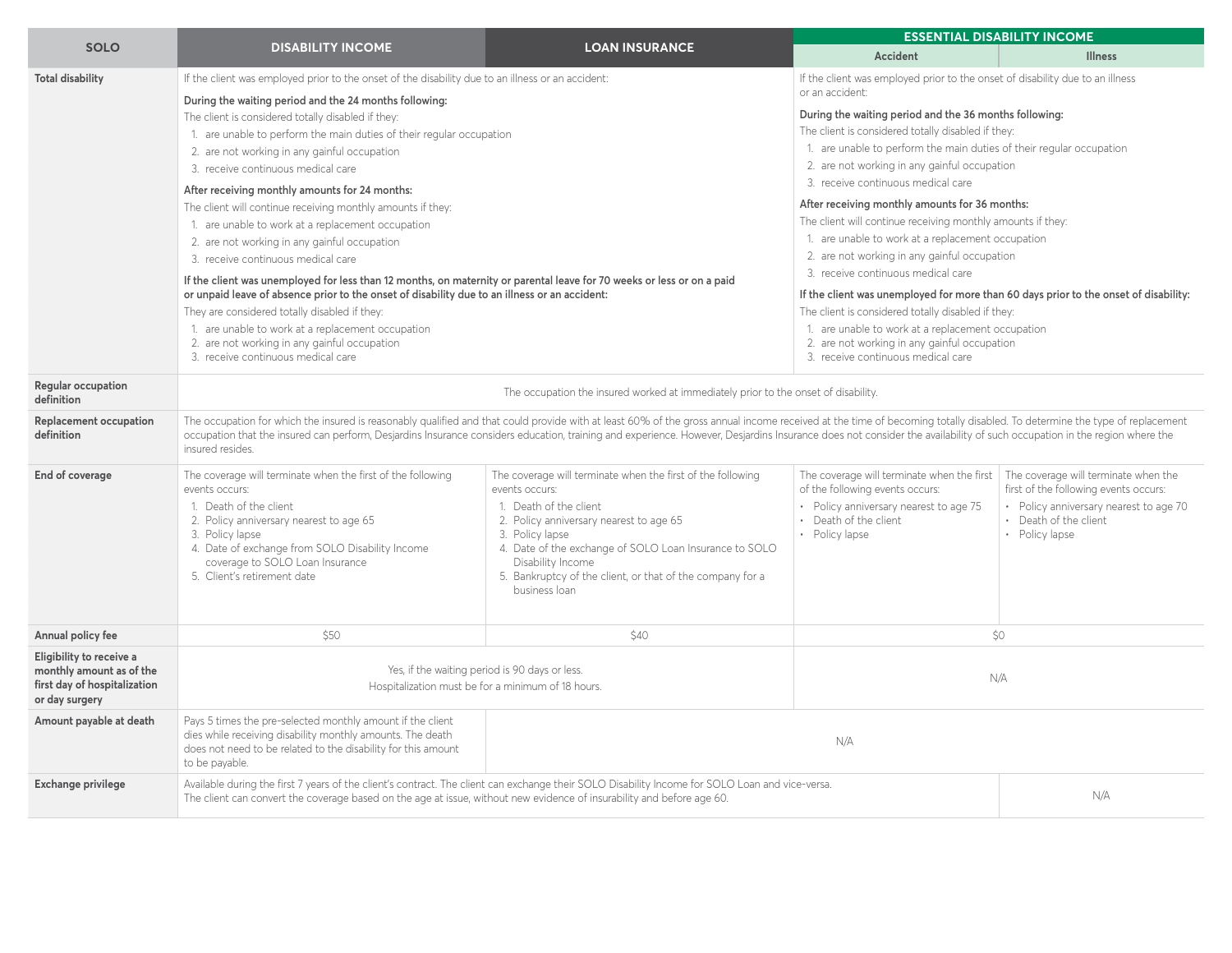|                                                     |                                                                                                                                                                                                                                                                                                                                                      | <b>ESSENTIAL DISABILITY INCOME</b>                                                                                                                                                                                                                                                                                            |                                                                                                                                                                                                                                                                                                      |                |  |  |  |
|-----------------------------------------------------|------------------------------------------------------------------------------------------------------------------------------------------------------------------------------------------------------------------------------------------------------------------------------------------------------------------------------------------------------|-------------------------------------------------------------------------------------------------------------------------------------------------------------------------------------------------------------------------------------------------------------------------------------------------------------------------------|------------------------------------------------------------------------------------------------------------------------------------------------------------------------------------------------------------------------------------------------------------------------------------------------------|----------------|--|--|--|
| <b>SOLO</b>                                         | <b>DISABILITY INCOME</b>                                                                                                                                                                                                                                                                                                                             | <b>LOAN INSURANCE</b>                                                                                                                                                                                                                                                                                                         | Accident                                                                                                                                                                                                                                                                                             | <b>Illness</b> |  |  |  |
| Complimentary assistance<br>services                | Complimentary assistance services for your clients and their loved ones, available at any time online or by phone, including:<br>• A health and well-being platform with reliable resources to make informed decisions                                                                                                                               |                                                                                                                                                                                                                                                                                                                               |                                                                                                                                                                                                                                                                                                      |                |  |  |  |
|                                                     | • 24/7 phone assistance services                                                                                                                                                                                                                                                                                                                     |                                                                                                                                                                                                                                                                                                                               |                                                                                                                                                                                                                                                                                                      |                |  |  |  |
|                                                     |                                                                                                                                                                                                                                                                                                                                                      | • Direct consultation with a doctor to answer their questions and connect with world-renowned specialists to confirm a diagnosis and determine an optimal treatment plan (by Advance Medical).                                                                                                                                |                                                                                                                                                                                                                                                                                                      |                |  |  |  |
|                                                     | The assistance services are not a contractual obligation of Desjardins Insurance.                                                                                                                                                                                                                                                                    |                                                                                                                                                                                                                                                                                                                               |                                                                                                                                                                                                                                                                                                      |                |  |  |  |
| Presumptive<br>total disability                     | If total and irreversible loss of sight, hearing, speech, the use of both hands, or of both feet, or the use of a hand and a foot,<br>the client will be presumed totally disabled whether working or not or requiring or not continuous care by a physician.                                                                                        | N/A                                                                                                                                                                                                                                                                                                                           |                                                                                                                                                                                                                                                                                                      |                |  |  |  |
| Waiver of premium                                   | Premiums are waived after the waiting period is satisfied. The waiver of premiums applies for partial, residual or total disability.                                                                                                                                                                                                                 | total disability.                                                                                                                                                                                                                                                                                                             | Premiums are waived after the waiting period is satisfied or after 30 days, whichever is<br>longer and as long as a monthly amount is paid. The waiver of premium applies only to                                                                                                                    |                |  |  |  |
| <b>Rehabilitation</b>                               |                                                                                                                                                                                                                                                                                                                                                      | Desjardins Insurance will pay the cost of services related to a rehabilitation program if the program can help the client return to work sooner. This program must not be covered by another service or insurance policy and<br>Desjardins Insurance must approve the program in writing prior to the client's participation. |                                                                                                                                                                                                                                                                                                      |                |  |  |  |
| Organ donation                                      | A monthly amount is payable for a disability resulting from an organ donation if the client's coverage has been in-force for at least<br>6 months prior to the organ donation.                                                                                                                                                                       | N/A                                                                                                                                                                                                                                                                                                                           |                                                                                                                                                                                                                                                                                                      |                |  |  |  |
| <b>Accumulation of days</b><br>for waiting period   | Successive disability periods lasting 7 days or more, resulting from the same cause, can be accumulated to satisfy the selected<br>waiting period. However, the disability periods cannot be separated by more than:<br>• 6 months for occupation classes 2A, A, B<br>• 12 months for occupation classes 4A and 3A                                   | N/A                                                                                                                                                                                                                                                                                                                           |                                                                                                                                                                                                                                                                                                      |                |  |  |  |
| <b>Recurrent disability</b>                         | Periods of disability attributable to the same or related causes are considered as the continuation of the same disability. No new<br>waiting period applies to receive monthly amounts if these periods of disability are not separated by more than:<br>• 6 months for occupation classes 2A, A, B<br>• 12 months for occupation classes 4A and 3A |                                                                                                                                                                                                                                                                                                                               | Periods of disability attributable to the same or related causes are considered as the<br>continuation of the same disability. These periods must be separated by less than 180<br>days in which the client was not disabled. No new waiting period applies to receive the<br>monthly amounts again. |                |  |  |  |
|                                                     | The benefit period will be the one pre-selected by the insured less the benefit periods already elapsed and are related to the same disability.                                                                                                                                                                                                      |                                                                                                                                                                                                                                                                                                                               |                                                                                                                                                                                                                                                                                                      |                |  |  |  |
| Duration of monthly<br>amount payment               | Monthly amounts are payable as long as the client meets the<br>disability definition without exceeding the benefit period.                                                                                                                                                                                                                           | Monthly amounts are payable as long as the client meets the<br>disability definition without exceeding the benefit period. This<br>period will also be determined by the maximum loan term or<br>the benefit period, whichever is shorter.                                                                                    | Monthly amounts are payable as long as the client meets the disability definition<br>without exceeding the benefit period.                                                                                                                                                                           |                |  |  |  |
| Minimum duration of<br>monthly amount payment       | The benefit period is always a minimum of 2 years even if the contract ends at age 65. For example, if the client becomes totally<br>disabled at 64, monthly amounts will be paid for 2 years, up to age 66.                                                                                                                                         | N/A                                                                                                                                                                                                                                                                                                                           |                                                                                                                                                                                                                                                                                                      |                |  |  |  |
| Integration and coordination<br>with other benefits | No integration or coordination for the first \$1,200 even if the<br>client receives benefit payments from a government plan or<br>another insurance company for the first 36 months of a total<br>disability or the selected benefit period, whichever is less.                                                                                      | No integration or coordination of the monthly amount unless<br>the loans are already covered by another insurance plan.                                                                                                                                                                                                       | During the first 24 months of the benefit period, the monthly amount will not be<br>integrated or coordinated with other benefits if it is \$1,000 or less.                                                                                                                                          |                |  |  |  |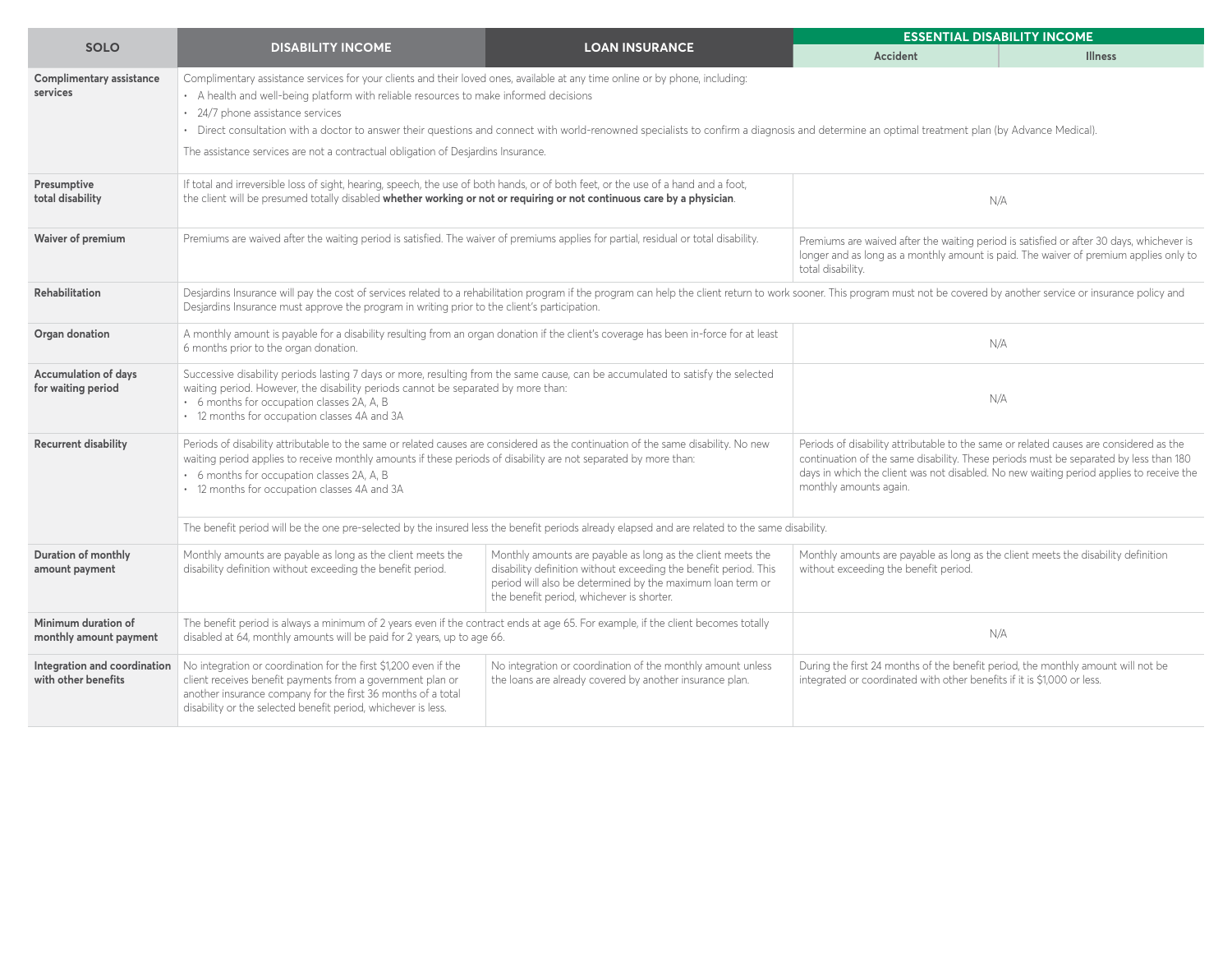|                                                       | <b>DISABILITY INCOME</b>                                                                                                                                                                                                                                                                                                                                                                                                                                                                                                                                                                                                                                                                                                                                                                                        | <b>LOAN INSURANCE</b>            | <b>ESSENTIAL DISABILITY INCOME</b>                                                                                                                                   |                |  |
|-------------------------------------------------------|-----------------------------------------------------------------------------------------------------------------------------------------------------------------------------------------------------------------------------------------------------------------------------------------------------------------------------------------------------------------------------------------------------------------------------------------------------------------------------------------------------------------------------------------------------------------------------------------------------------------------------------------------------------------------------------------------------------------------------------------------------------------------------------------------------------------|----------------------------------|----------------------------------------------------------------------------------------------------------------------------------------------------------------------|----------------|--|
| <b>SOLO</b>                                           |                                                                                                                                                                                                                                                                                                                                                                                                                                                                                                                                                                                                                                                                                                                                                                                                                 |                                  | Accident                                                                                                                                                             | <b>Illness</b> |  |
|                                                       |                                                                                                                                                                                                                                                                                                                                                                                                                                                                                                                                                                                                                                                                                                                                                                                                                 | <b>ADDITIONAL COVERAGES</b>      |                                                                                                                                                                      |                |  |
| <b>Partial disability</b><br>(partial monthly amount) | The client is considered partially disabled if, as a result of an accident or illness:<br>• They are unable to perform at least one of the main duties of their regular occupation; or<br>• They are unable to work at least 50% of the time they normally spend in their regular occupation; and<br>• They are receiving continuous medical care                                                                                                                                                                                                                                                                                                                                                                                                                                                               |                                  |                                                                                                                                                                      |                |  |
|                                                       | During a partial disability, the client receives an amount equal to 50% of the monthly amount payable.<br>For a maximum of:<br>• 12 months - for occupation classes 4A and 3A<br>• 6 months - for occupation classes B, A and 2A                                                                                                                                                                                                                                                                                                                                                                                                                                                                                                                                                                                |                                  | During a partial disability, the client receives an amount equal to 50% of the monthly<br>amount payable.<br>For a maximum of 6 months - for all occupation classes. |                |  |
| <b>Residual disability</b>                            | Provides a monthly amount proportional to the income loss.<br>The loss of income must be equal to or greater than 20% of the<br>income the client earned prior to the disability.<br>Conditions:<br>• Must receive continuous medical care.<br>• The payment will cease at the end of the selected benefit<br>period, less the benefit period that has already elapsed and<br>is related to the same disability.<br>• No residual monthly amount is payable if the client has<br>been unemployed for over 60 days prior to the start of<br>their disability.                                                                                                                                                                                                                                                    |                                  | N/A                                                                                                                                                                  |                |  |
| Future insurability option                            | Possibility to increase the monthly amount, without providing any further medical evidence, on each policy anniversary.<br>Subject to the following conditions at issue:<br>$\cdot$ Age 18 to 50<br>• Only one Future insurability option additional coverage can be added by product type<br>• Not offered on rated policies<br>When exercising this coverage, the following conditions must be met:<br>• These increases are available at each policy anniversary up to age 55, without having to submit new evidence of insurability.<br>• The insured may request up to 5 increases of up to 20% of the pre-selected amount (minimum of \$100) with supporting<br>financial justifications.<br>• Must not be on disability.<br>This additional coverage cannot be added after the contract has been issued. |                                  |                                                                                                                                                                      | N/A            |  |
|                                                       | Monthly amount: \$500 to \$8,000                                                                                                                                                                                                                                                                                                                                                                                                                                                                                                                                                                                                                                                                                                                                                                                | Monthly amount: \$500 to \$1,000 |                                                                                                                                                                      |                |  |
| Return of premium                                     | This additional coverage will reimburse 50% of the premiums<br>paid, less any monthly amounts the client received.<br>Issue ages: 18 to 55<br>Surrenders can be completed in the following situations:<br>1. On the later of the following dates:<br>- Policy anniversary nearest to the client's 55th birthday<br>OR.<br>- 10th policy anniversary<br>2. The policy anniversary nearest to the client's 65th birthday<br>Between age 60 to 65, return of premium is reduced by 5% per<br>remaining year before the policy anniversary nearest to the<br>client's 65th birthday.<br>This additional coverage cannot be added after the contract has<br>been issued.                                                                                                                                             | N/A                              |                                                                                                                                                                      | N/A            |  |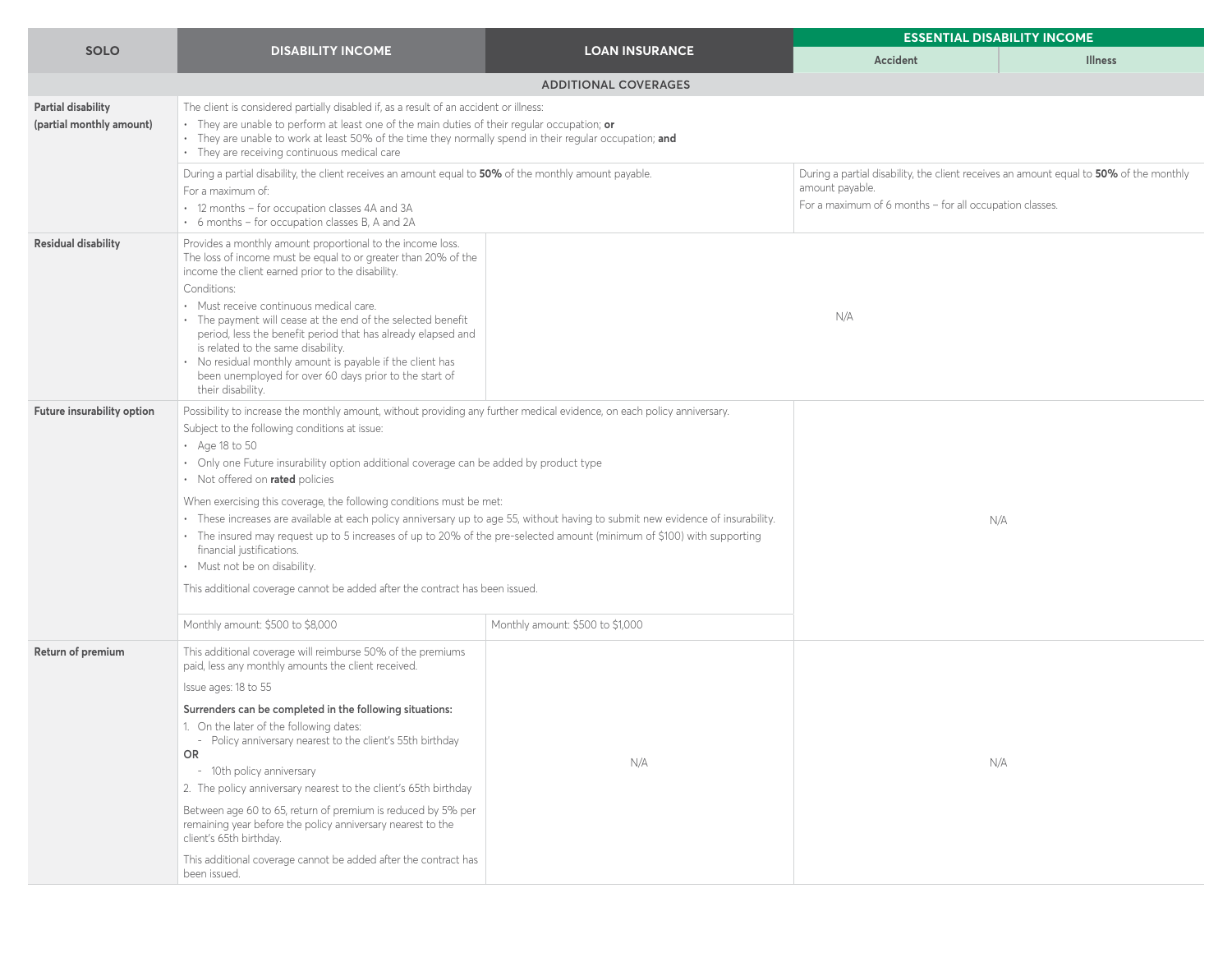|                                                      |                                                                                                                                                               |                                                                            | <b>ESSENTIAL DISABILITY INCOME</b>                                                                                                                                                                                                                                                                                                                                                                                                                                               |                |  |  |
|------------------------------------------------------|---------------------------------------------------------------------------------------------------------------------------------------------------------------|----------------------------------------------------------------------------|----------------------------------------------------------------------------------------------------------------------------------------------------------------------------------------------------------------------------------------------------------------------------------------------------------------------------------------------------------------------------------------------------------------------------------------------------------------------------------|----------------|--|--|
| <b>SOLO</b>                                          | <b>DISABILITY INCOME</b>                                                                                                                                      | <b>LOAN INSURANCE</b>                                                      | Accident                                                                                                                                                                                                                                                                                                                                                                                                                                                                         | <b>Illness</b> |  |  |
|                                                      |                                                                                                                                                               | <b>ADDITIONAL COVERAGES</b>                                                |                                                                                                                                                                                                                                                                                                                                                                                                                                                                                  |                |  |  |
| <b>Cost of living</b>                                | Protects your income by indexing the monthly amount when<br>the total or residual disability extends beyond 12 consecutive<br>months.                         |                                                                            |                                                                                                                                                                                                                                                                                                                                                                                                                                                                                  |                |  |  |
|                                                      | This indexation is based on Statistics Canada Consumer Price<br>Index and cannot exceed 5% per year.                                                          | N/A                                                                        | N/A                                                                                                                                                                                                                                                                                                                                                                                                                                                                              |                |  |  |
|                                                      | The indexation applies as of the 13th month after the monthly<br>amount start date and every 12 months thereafter.                                            |                                                                            |                                                                                                                                                                                                                                                                                                                                                                                                                                                                                  |                |  |  |
| <b>Regular occupation</b><br>period extender         | This coverage allows the client to extend the definition of total disability based on the practice of their regular occupation<br>beyond the 24-month period. |                                                                            |                                                                                                                                                                                                                                                                                                                                                                                                                                                                                  |                |  |  |
|                                                      | As a result, the insured will continue to receive monthly amounts for up to 5 years or until age 65 depending on what they<br>have chosen.                    | N/A                                                                        |                                                                                                                                                                                                                                                                                                                                                                                                                                                                                  |                |  |  |
|                                                      | However, to continue to receive the monthly amount, the insured must not engage in any gainful occupation and must receive<br>continuous medical care.        |                                                                            |                                                                                                                                                                                                                                                                                                                                                                                                                                                                                  |                |  |  |
|                                                      | N/A                                                                                                                                                           | Clients in occupation class B can only extend this coverage<br>to 5 years. |                                                                                                                                                                                                                                                                                                                                                                                                                                                                                  |                |  |  |
| Accidental death,<br>dismemberment or loss<br>of use | N/A                                                                                                                                                           | N/A                                                                        | Provides an additional amount of insurance in the event that the client dies from<br>unatural causes or if the client were to lose one or more limbs or their sight. The death<br>or the losses must be sustained within 365 days following the date of the accident.                                                                                                                                                                                                            |                |  |  |
| <b>Accidental fracture</b>                           | N/A                                                                                                                                                           | N/A                                                                        | Provides an additional amount of insurance if the client suffers a fracture due to an<br>accident. The accidental fracture must be diagnosed within a period of 30 days<br>following the accident.<br>An amount of insurance is payable for each fracture or complete severance, provided<br>each one is due to a different accident. If the client sustains more than one fracture or<br>complete severance as a result of the same accident, Desjardins Insurance pays for the |                |  |  |
|                                                      |                                                                                                                                                               |                                                                            | fracture or complete severance with the highest amount.                                                                                                                                                                                                                                                                                                                                                                                                                          |                |  |  |

## ACCIDENT AND ILLNESS **ADDITIONAL COVERAGE SOLO AGRICULTURE**

SOLO Agriculture is a disability income coverage designed especially for agricultural producers wanting to obtain financial security in case of an illness or an accident.

Similar to SOLO Disability Income, this coverage allows agricultural producers to add the amortization cost related to major invest**ments in the calculation of their insurable income.**

For further information refer to the SOLO Disability Income Advisor Guide available on Webi.ca.